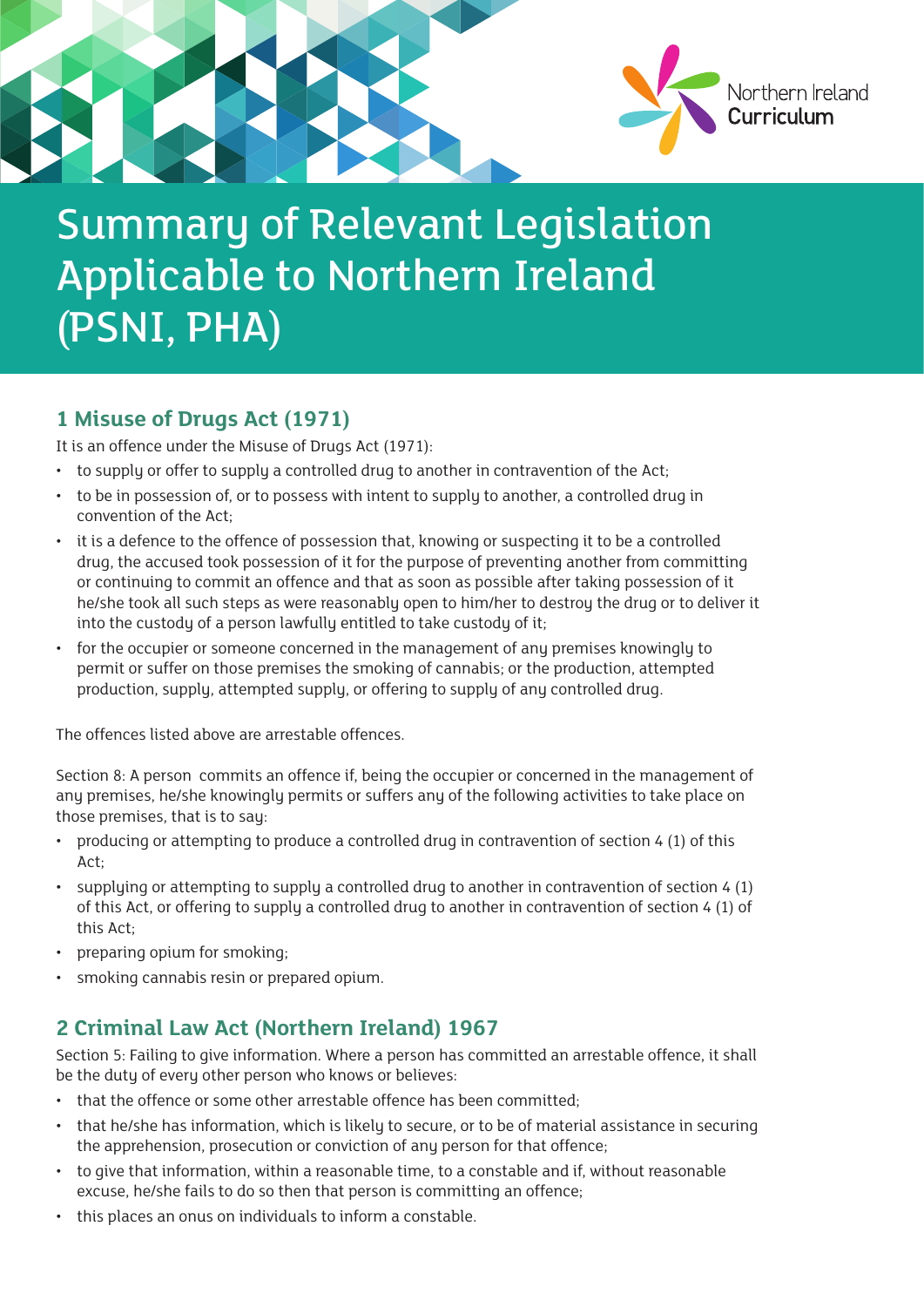

# Summary of Relevant Legislation Applicable to Northern Ireland (PSNI, PHA)

## **3 Police and Criminal Evidence (PACE) (Northern Ireland) Order 1989 Article 26 (4)**

- Any person may arrest without a warrant:
	- (a) anyone who is in the act of committing an arrestable offence; or
	- (b) anyone whom he/she has reasonable grounds for suspecting to be committing such an offence.

#### **Article 26 (5)**

- Where an arrestable offence has been committed, any person may arrest without a warrant:
	- (a) anyone who is guilty of the offence; or
	- (b) anyone whom he/she has reasonable grounds for suspecting to be guilty of the offence.

These powers of arrest are available to non-police and, as the following drug offences fall within the definition of Arrestable Offence, are available for use in such circumstances.

- (a) Possession of Controlled Drugs;
- (b) Possession of Controlled Drugs with Intent to Supply; or
- (c) Supply of Controlled Drugs.

NB: The above information is advisory only and does not represent legal opinion.

### **The Medicines Act (1968)**

This Act divides medicines into three distinct categories:

- restricted medicines or prescription-only medicines, which can only be supplied by a pharmacist on receipt of a doctor's prescription;
- pharmacy (or over-the-counter) medicines, which can be sold without a prescription but only by a pharmacist in a pharmacy;
- general sales medicines, which can be sold without a prescription by any shop; and
- pharmacists and other retailers can be prosecuted and fined for offences under this Act. Possession of some prescription-only medicines, such as Temazepam, is illegal under the Misuse of Drugs Act (1971) if no prescription is held.

#### **Tobacco Laws**

It is an offence under section 7 of the Children and Young Persons Act 1933 (as amended by the Children and Young Persons (Protection from Tobacco Act 1991) for a vendor to sell tobacco products to anyone under the age of 16.Children under the age of 16 who purchase tobacco products are not themselves committing an offence. Police have the power to confiscate tobacco products from under 16s who are found smoking in a public place.